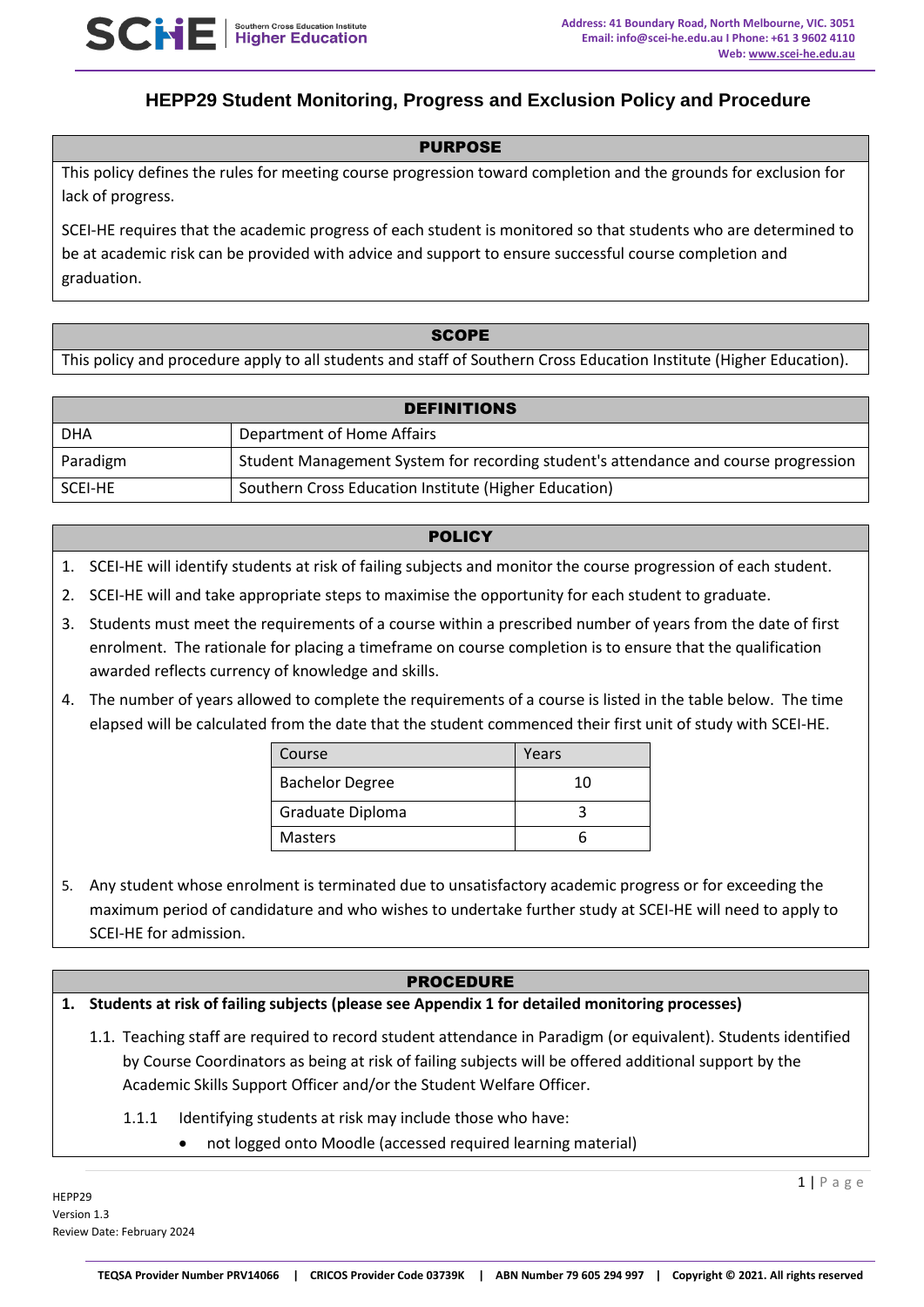- not attended lectures / tutorials
	- o Absent for two consecutive lectures or tutorials
- not completed subject / tutorial activities
- poor writing or other skills
- failed formative assessments
- failed or not submitted assessments
- been identified as needing support following scheduled academic skills workshops
- 1.2. The relevant support staff and the student will determine what additional support is required. This may include, but is not limited to, the student:
	- refer to Academic Skills Support Officer
	- attending additional workshops or study groups
	- receiving individual case management
	- agreeing to attend scheduled classes
	- accessing counselling services
	- receiving Student Welfare assistance with personal issues which are influencing progress
	- receiving peer mentoring
	- a combination of the above and a reduction in course load.
- 1.1. A record of the support to be provided will be signed by the Student Welfare Officer in consultation with the relevant Course Coordinator and the student and placed on the student's academic file.

### **2. Applications for an extension of time**

- 2.1. Students who fail to complete their course within the prescribed period and who can reasonably be expected to meet the course requirements within two additional semesters may apply for an extension of time. Each application will be considered on its merits and with reference to the student's academic performance to date.
- 2.2. Extension can be granted only on the basis of:
	- 2.2.1.Compassionate or compelling circumstances (for example illness where a medical certificate states that the student was unable to attend classes or where SCEI-HE was unable to offer a prerequisite unit, or
	- 2.2.2.An intervention strategy has been implemented for the student who is at risk of not meeting satisfactory course progress, or
	- 2.2.3.Deferment or suspension of study has been granted due to compassionate or compelling circumstances or student misbehaviour.
- 2.3. Applications for an extension of time to complete the course must be made in writing to the Dean as soon as the student becomes aware that they are unable to complete the course within the required timeframe. This should be at least one semester prior to the expiry of the student's prescribed period of maximum candidature. The application for extension must include reasons for the student's inability to complete the course in the prescribed time period.
- 2.4. The Dean will provide a written response to the student within 20 working days outlining their decision and informing the student of their right to appeal the decision.

### **3. Students who fail to complete within the timeframe**

HEPP29 Version 1.3 Review Date: February 2024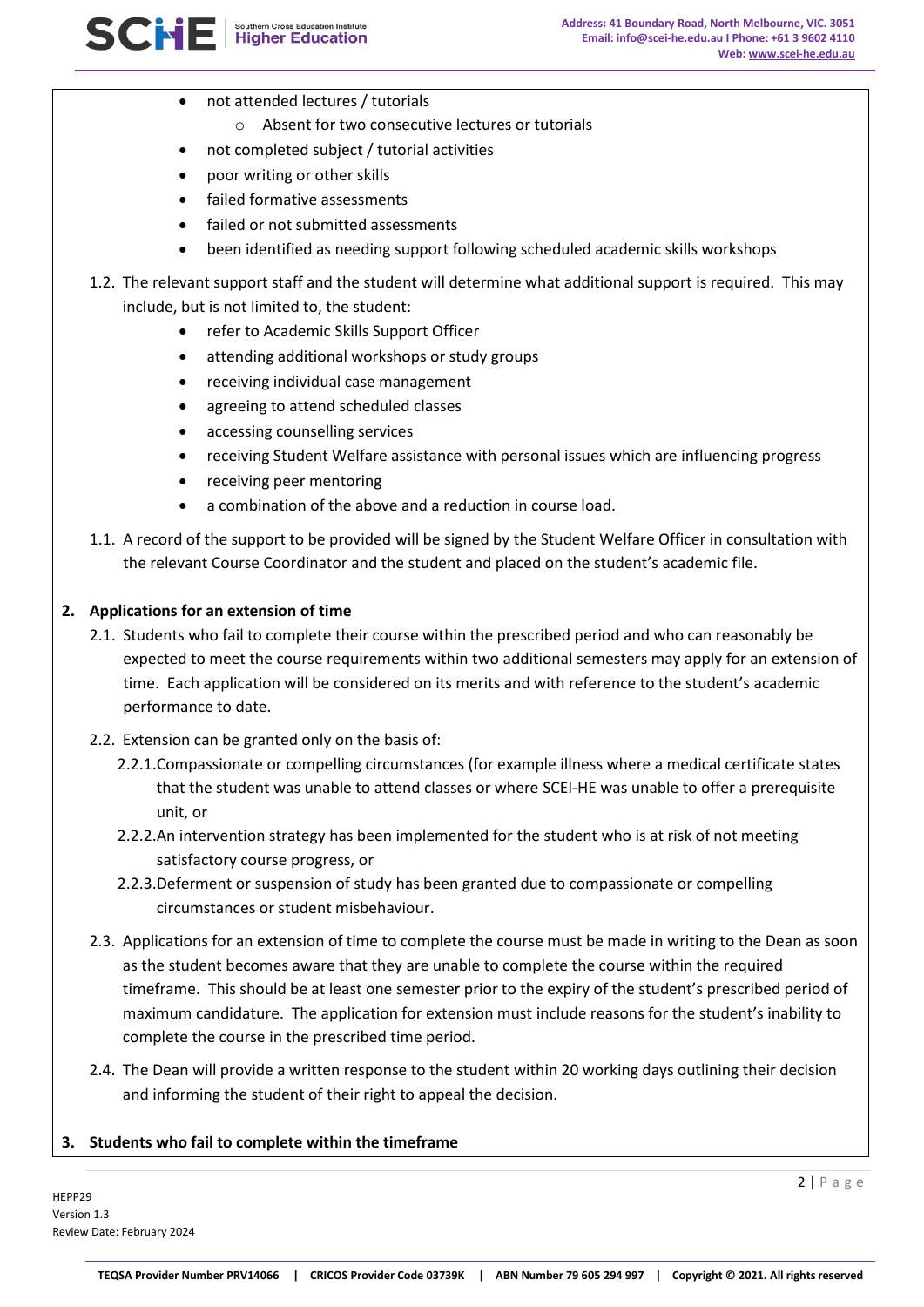- 3.1. Students who fail to complete course requirements within the specified timeframe (including any extension of time granted) will have their enrolment terminated and provided with a statement noting that the maximum period of candidature has been exceeded.
- 3.2. The student will be advised in writing of the decision to terminate their enrolment and will also be advised that they have 20 working days from the date of receiving notification of the decision to terminate their enrolment to appeal the decision.
- 3.3. A student who has failed to complete the course requirements will be provided with a Record of Results.

## **4. Requirement to attain minimum academic standards**

**SCHE** Higher Education Institute

- 4.1. Students are required to attain minimum academic standards. Students do not meet minimum academic standards in a course if they:
	- fail a particular subject of study more than once; or
	- fail 50% or more of the units of study attempted in a semester.
- 4.2. Students who do not meet the minimum academic standards will be deemed to be "at risk" and provided with additional support by the Academic Skills Support Officer and the Student Welfare Officer.
- 4.3. The relevant support staff and the student will determine what additional support will be provided to the student. This may include, but is not limited to, the student:
	- attending additional workshops or study groups
	- receiving individual case management
	- agreeing to attend scheduled classes
	- accessing counselling services
	- receiving Student Welfare assistance with personal issues which are influencing progress
	- receiving peer mentoring
	- a combination of the above and a reduction in course load.
- 4.4. A record of the support to be provided will be signed by the Student Welfare Officer in consultation with the relevant Course Coordinator and the student and placed on the student's academic file.

### **5. Students who continue to fail to meet minimum academic standards**

- 5.1. If a student continues to fail to meet minimum academic standards after additional support has been provided, the Course Coordinator will request that the student provide a written statement within 20 working days outlining reasons why they should be permitted to continue their enrolment in the course.
- 5.2. The Course Coordinator, in consultation with the Dean, will consider the written statement and may:
	- terminate the student's enrolment, or
	- permit the student to continue the course without conditions, or
	- permit the student to continue the course with specific conditions.
- 5.3. The Course Coordinator will provide a written statement to the student within 20 working days outlining the decision and informing the student of the right to appeal the decision.
- 5.4. A student who does not submit a written statement by the due date will have their enrolment terminated.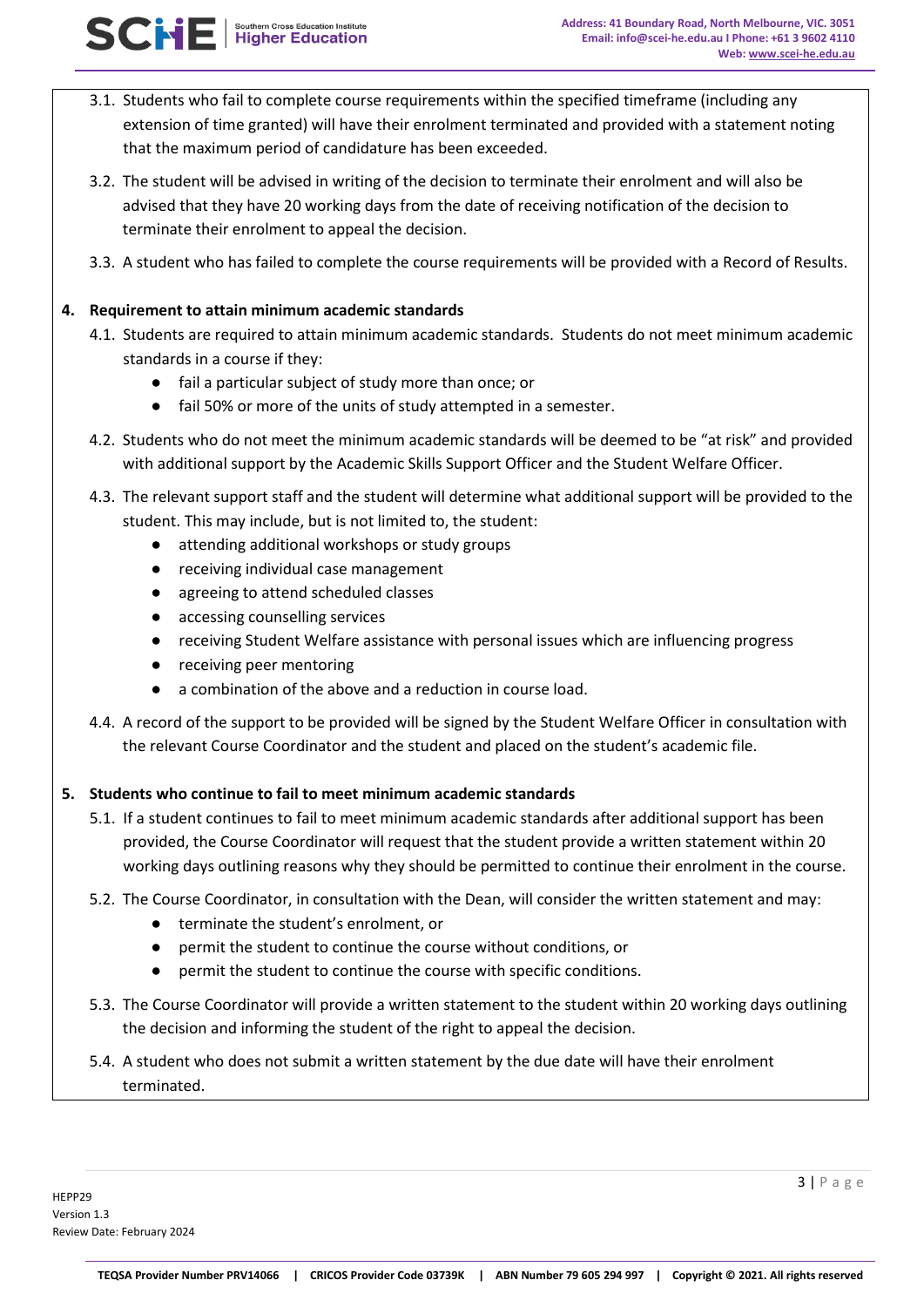5.5. A student who is permitted to continue their enrolment in the course, but with conditions imposed, who again fails to attain the minimum academic standards or breaches the conditions imposed, will have their enrolment terminated.

## **6. Failing a prerequisite subject of study**

- 6.1. Course progression rules require that a student who has, in a previous semester, failed (and not subsequently passed) the prerequisite for entry to a subject of study cannot be enrolled in that subject of study. However, where a student believes that this rule may adversely affect their course progress, they may seek a review of this rule by applying in writing to the Course Coordinator.
- 6.2. The Course Coordinator will assess the student's academic record to determine if the student has a reasonable chance of success.
- 6.3. Under these circumstances, the Course Coordinator may allow the student to repeat the prerequisite subject of study concurrently with the subject of study for which it is a prerequisite.

### **7. International Students**

- 7.1. International students are expected to complete their course in the requisite number of semesters for a student undertaking a full-time load (the approved course duration).
- 7.2. The Course Coordinator will monitor the progress of international students at the end of each semester to determine if satisfactory progress is being achieved.
- 7.3. Where appropriate, an intervention strategy will be put in place to assist the student to complete the course in the registered course duration. A course may be extended where an intervention strategy has been implemented.
- 7.4. Where the Course Coordinator has assessed an international student as not achieving satisfactory course progress, the student will be provided a student progress letter and required to meet with the Student Welfare Officer and Course Coordinator to discuss the reasons for unsatisfactory progress and to document strategies to meet expected academic standards.
- 7.5. Where an international student has received two consecutive student progress letters where all subjects have received a fail grade, they will be notified in writing of the intention to report to the Department of Home Affairs through PRISMS. The written notice will advise the student that they are able to appeal the decision under the provisions of this policy and that the student has 20 working days in which to do so.
- 7.6. If the student chooses not to appeal or the student's appeal is unsuccessful, SCEI-HE will notify the Department of Home Affairs through PRISMS as soon as possible.
- 7.7. An international student will not be reported until all grievance and appeals processes have been exhausted.

### **8. Appeals**

- 8.1. A student may appeal against a decision made under this policy.
- 8.2. Appeals must be made as prescribed in HEPP05 Appeals policy and procedure.

### RELATED DOCUMENTS

HEPP03 Student Complaint and Grievance Policy and Procedure HEPP05 Academic Appeals Policy and Procedure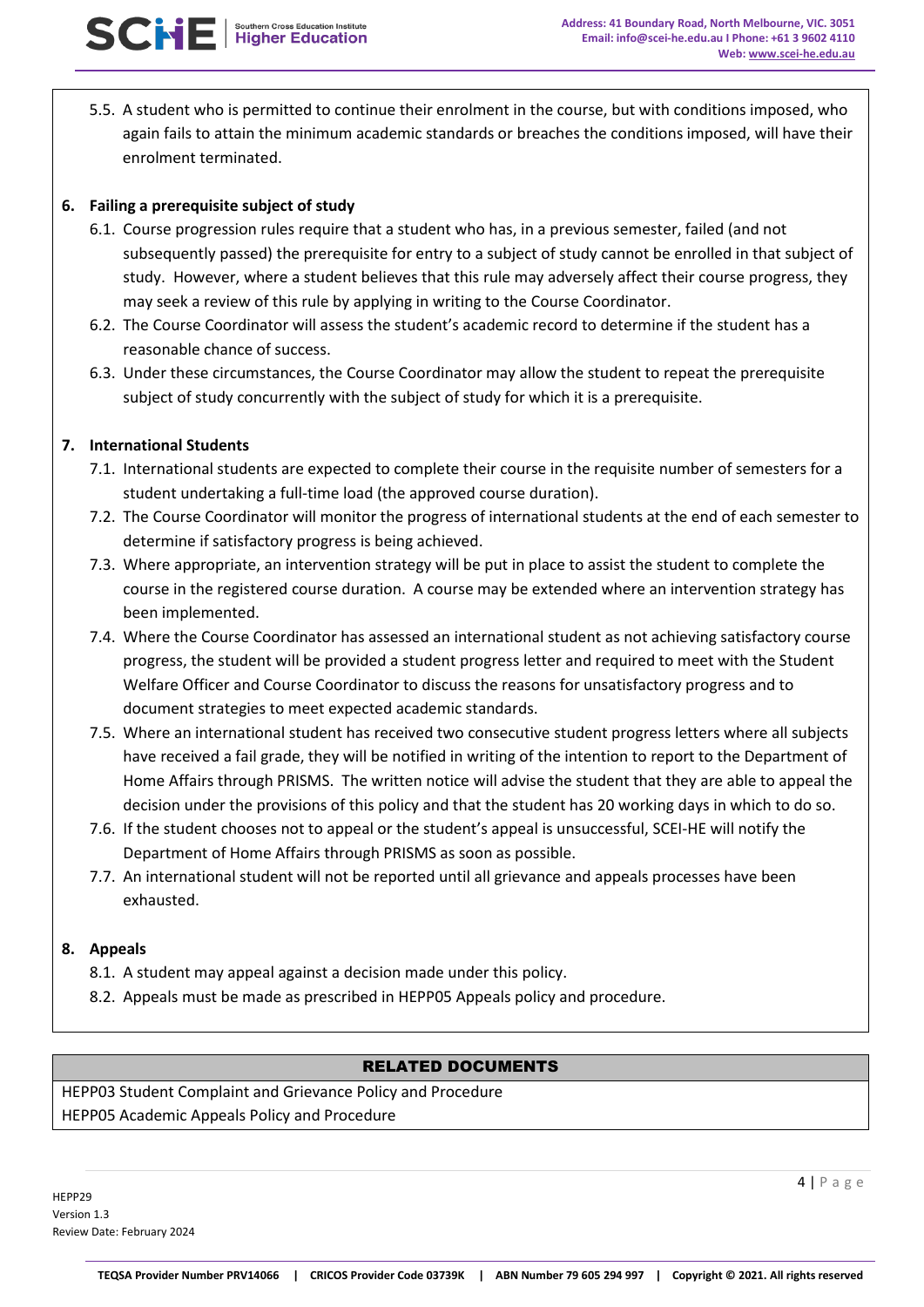### LEGISLATIVE CONTEXT

The Education Services for Overseas Students (ESOS) Act 2000

The National Code of Practice for Providers of Education and Training to Overseas Students 2018, Standard 8

### RESPONSIBILITIES

### **Course Coordinator/s and the Dean;**

- Consider applications for extension of time to complete the course
- Monitor students' progress and arrange for the provision of Student Welfare support to students deemed 'at risk';
- Consider applications from students who continue to be deemed 'at risk'
- Consider applications to continue a subject of study having failed the pre-requisite subject;
- For international students, notify students of the intent to report to the Department of Home Affairs through PRISMS, for unsatisfactory progress and if the student fails to appeal or the appeal is unsuccessful.

| <b>Author</b>         | <b>VET Compliance Manager</b>                                                                            |
|-----------------------|----------------------------------------------------------------------------------------------------------|
| <b>Created</b>        | December 2015                                                                                            |
| Amended               | March 2019 (Academic Director), May 2020 (Compliance Coordinator); February 2022<br>(Compliance Manager) |
| Approved              | Academic Board, 10 February 2021                                                                         |
| <b>Effective date</b> | May 2020                                                                                                 |
| <b>Version</b>        | V1.2; V1.3                                                                                               |
| <b>Review date</b>    | March 2021; May 2022; February 2024                                                                      |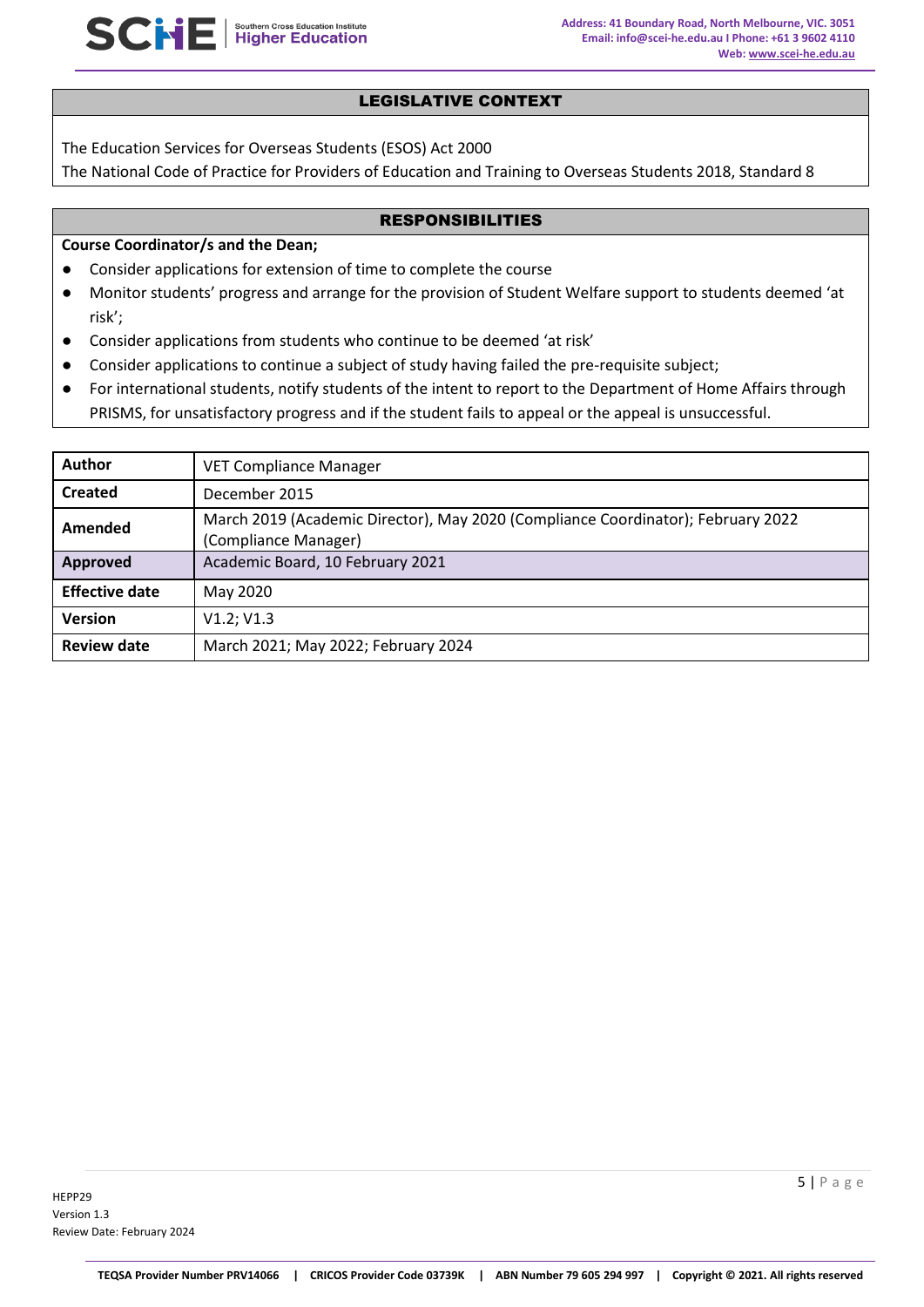# Appendix 1.

| <b>Student Monitoring/Students at Risk</b>                                                                                                              |                                                                                                                                                                                                                                                                                                                                                        |  |  |  |
|---------------------------------------------------------------------------------------------------------------------------------------------------------|--------------------------------------------------------------------------------------------------------------------------------------------------------------------------------------------------------------------------------------------------------------------------------------------------------------------------------------------------------|--|--|--|
| <b>Situation</b>                                                                                                                                        | <b>Action and Staff Roles</b>                                                                                                                                                                                                                                                                                                                          |  |  |  |
| <b>Attendance Monitoring</b>                                                                                                                            |                                                                                                                                                                                                                                                                                                                                                        |  |  |  |
| Enrolled Student did not attend<br>orientation or reenrolment day                                                                                       | Admin to check student study package status and<br>$\bullet$<br>contact student via phone and/or email to offer and<br>provide relevant assistance.                                                                                                                                                                                                    |  |  |  |
| Students are expected to attend all<br>of their enrolled classes.                                                                                       | All teaching staff are required to record student<br>$\bullet$<br>attendance in Paradigm (or equivalent CRM).<br>Administration will generate weekly reports of<br>$\bullet$<br>student attendance.<br>Student Support will send an Attendance<br>$\bullet$<br>Notification (HELET18) via SMS when students miss<br>10%, 15% and 20% of their classes. |  |  |  |
| Student has not attended any<br>classes, engaged with the LMS for a<br>period of one week at the start of<br>any teaching period.                       | Admin check student enrolment status<br>$\bullet$<br>Welfare to SMS student. Where there is no<br>response, send Failure to Attend letter (HELET13) to<br>the student via student email.                                                                                                                                                               |  |  |  |
| Student has not re-enrolled in the<br>weeks prior to census date                                                                                        | Student Administration SMS student. If no response,<br>$\bullet$<br>email SCEI-HE Failure to Re-enrol (HELET14)                                                                                                                                                                                                                                        |  |  |  |
| Student has not attended by census<br>date                                                                                                              | CoE is cancelled by Provider or student<br>$\bullet$                                                                                                                                                                                                                                                                                                   |  |  |  |
| Student has not attended two<br>consecutive lectures or tutorials                                                                                       | Teaching staff to contact student (SMS and<br>$\bullet$<br>subsequent email if detail required).                                                                                                                                                                                                                                                       |  |  |  |
| If students are unable to attend due<br>to an ongoing health condition                                                                                  | Refer to the Student Welfare Officer.                                                                                                                                                                                                                                                                                                                  |  |  |  |
| Student has not attended more than<br>two consecutive lectures or<br>tutorials                                                                          | Teacher to inform the Course Coordinator for<br>actioning:<br>Student referred to Student Welfare/external<br>$\circ$<br>services<br>Student advised to attend additional workshops or<br>$\circ$<br>study groups<br>Student to receive individual case management<br>$\circ$<br>Course Coordinator to arrange peer mentoring<br>$\circ$               |  |  |  |
| <b>Academic Monitoring</b>                                                                                                                              |                                                                                                                                                                                                                                                                                                                                                        |  |  |  |
| Student identified at Academic Skills<br>Workshop (orientation) as<br>potentially requiring support.<br>Session is to include diagnostic<br>assessment. | Course Coordinators are to provide list of students<br>to Subject Convenors/lecturers.<br>Subject Convenors/lecturers are to provide<br>$\bullet$<br>supplementary material and monitor/provide<br>additional support to students.                                                                                                                     |  |  |  |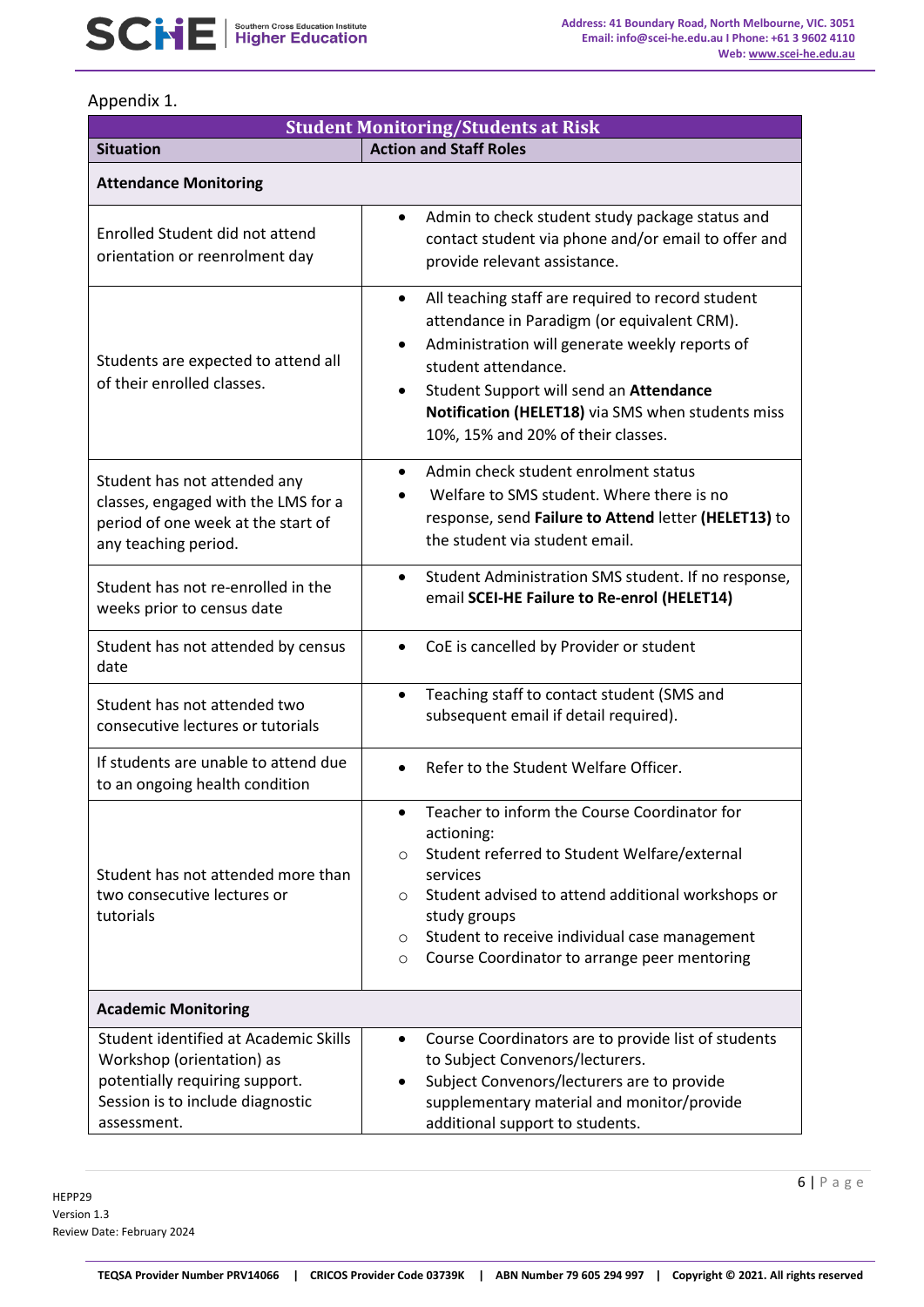|                                                                                                                                                                                                                  | Refer to Academic Skills Officer if additional support<br>$\bullet$<br>is required.                                                                                                                                                                                                                                                                                                                                                                                             |
|------------------------------------------------------------------------------------------------------------------------------------------------------------------------------------------------------------------|---------------------------------------------------------------------------------------------------------------------------------------------------------------------------------------------------------------------------------------------------------------------------------------------------------------------------------------------------------------------------------------------------------------------------------------------------------------------------------|
| Student has not logged onto Moodle<br>for one week (accessed required<br>learning material)                                                                                                                      | Subject Convenor/lecturer to contact student (SMS<br>$\bullet$<br>and subsequent email if detail required).                                                                                                                                                                                                                                                                                                                                                                     |
| Students identified by Course<br>Coordinators (via sessional staff) or<br>Subject Convenors/lecturers<br>(ongoing staff) as potentially<br>being at risk of poor academic<br>performance or failing assessments. | Discuss at monthly staff meeting potential at risk<br>$\bullet$<br>students.<br>Teaching Staff to provide additional academic<br>٠<br>support.<br>Refer to Academic Skills Support and/or Welfare<br>Officer if required                                                                                                                                                                                                                                                        |
| Student has not satisfactorily<br>completed tutorial activities on two<br>consecutive occasions.                                                                                                                 | Teaching Staff to contact student and offer/provide<br>$\bullet$<br>additional support to student. (SMS and subsequent<br>email if detail required).<br>Teaching Staff are to inform the Course Coordinator.<br>Student referred to Student Welfare/external<br>services<br>Student advised to attend additional workshops or<br>$\circ$<br>study groups<br>Student to receive individual case management<br>$\circ$<br>Course Coordinator to arrange peer mentoring<br>$\circ$ |
| Student has poor writing or other<br>skills                                                                                                                                                                      | Student advised to attend additional workshops or<br>$\bullet$<br>study groups<br>Course Coordinator to arrange peer mentoring                                                                                                                                                                                                                                                                                                                                                  |
| Student has failed formative<br>assessments(s)                                                                                                                                                                   | Teaching Staff to contact student and offer/provide<br>$\bullet$<br>additional academic support to student. (SMS and<br>subsequent email if detail required).<br>Teaching Staff are to inform the Course Coordinator.<br>Refer student to Academic Skills Support Officer                                                                                                                                                                                                       |
| Student has failed second<br>assessment                                                                                                                                                                          | Teaching Staff to inform the Course Coordinator for<br>actioning:<br>Student referred to Student Welfare/external<br>$\circ$<br>services<br>Refer student to Academic Skills Support Officer<br>O<br>Student advised to attend additional workshops or<br>$\circ$<br>study groups<br>Student to receive individual case management<br>$\circ$<br>Course Coordinator to arrange peer mentoring<br>$\circ$                                                                        |